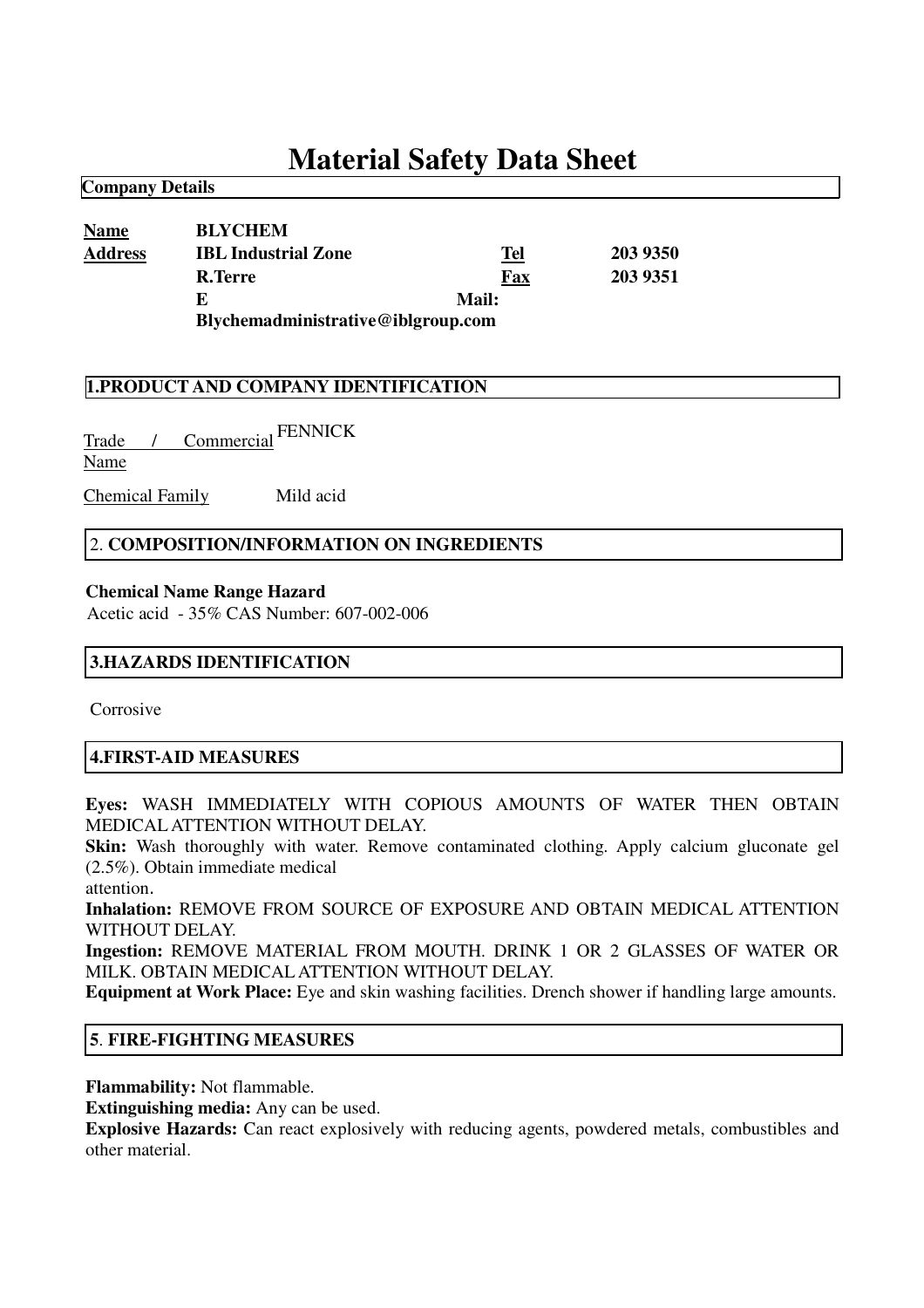**Special Protective** Breathing apparatus should be worn when tackling fires **Equipment:** involving this product. **Hazardous Combustion** Toxic and irritant fumes may be given off when heated **Products:** to decomposition to decomposition.

#### **6**. **ACCIDENTAL RELEASE MEASURES**

**Protection of Personnel:** Wear chemically resistant protective clothing. **Spillage Clean-Up:** Observe local legislation. Absorb large spillages with inert material (e.g. sand) and

collect into suitable, labeled containers for disposal at an approved site. Wash residues and small spillages away to drain with water.

#### **7. HANDLINGAND STORAGE**

**Handling:** Avoid eye and skin contact, ingestion and inhalation. Prevent any mist formation. **Storage:** Store in the original, closed containers under dry conditions. Avoid extremes of temperature.

## **8**. **EXPOSURE CONTROLS / PERSONAL PROTECTION**

Face shield and protective clothing.

## **9. PHYSICAL AND CHEMICAL PROPERTIES**

**Appearance:** Clear, water-white liquid. **pH:** ca. 4 **Relative Density:** 1.12

## **10. STABILITY AND REACTIVITY**

Incompatible with glass and other acids. Reacts with alkali with the evolution of heat.

## **11. TOXICOLOGICAL INFORMATION**

**Eyes:** Causes severe or permanent damage. **Skin:** Causes severe burns. **Inhalation:** Severe irritant, may cause pulmonary oedema. **Ingestion:** Causes severe burns.

### **12. ECOLOGICAL INFORMATION**

May be harmful in the aquatic environment. Do not dispose directly into the surface waters, but through a suitable treatment system.